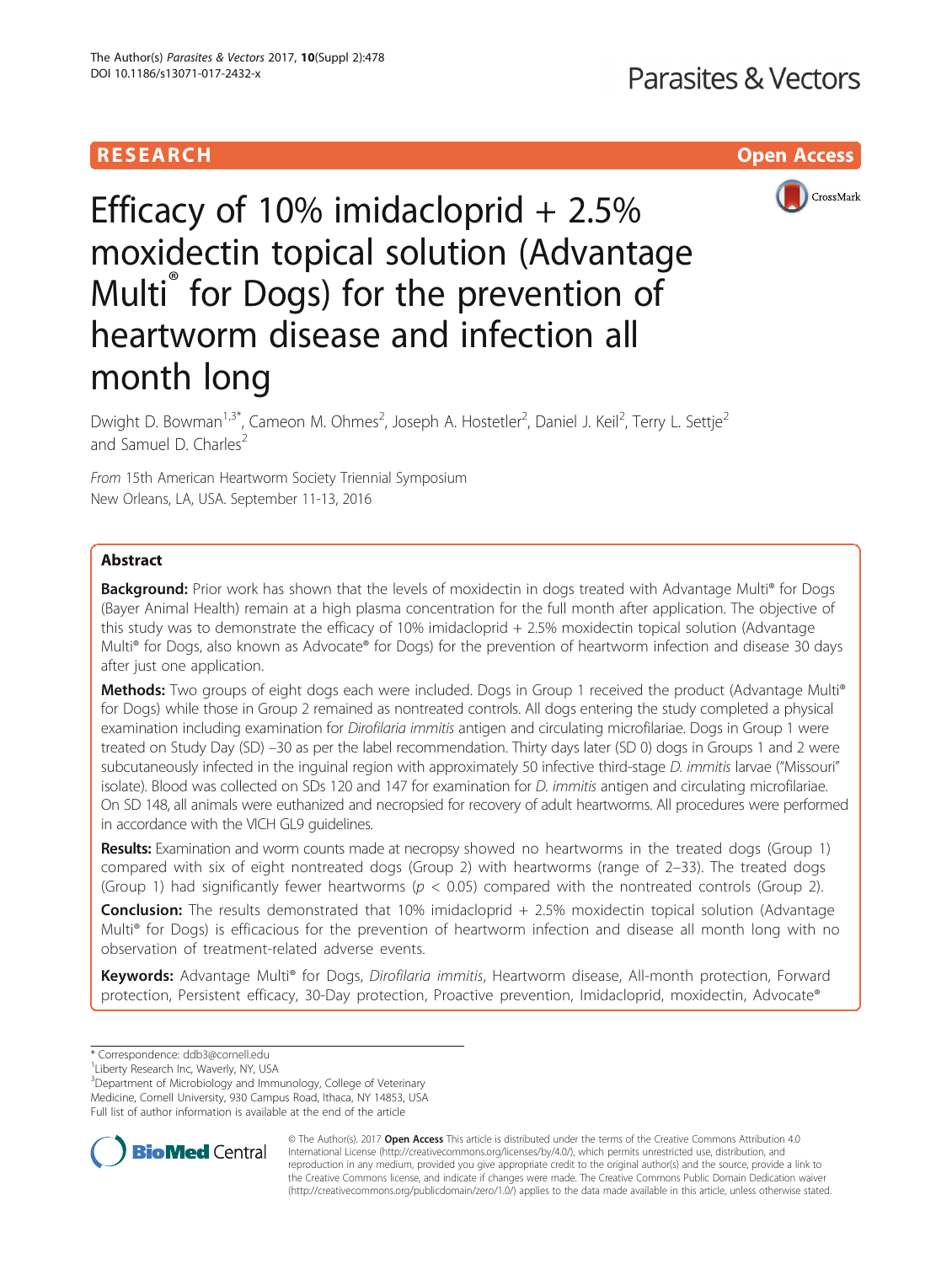### Background

Persistent efficacy of topical imidacloprid + moxidectin (Advantage Multi®, Bayer Animal Health) was first demonstrated in dogs and cats against hookworm infections. In 2003, it was shown that when eight dogs were administered 10% imidacloprid + 2.5% moxidectin topical solution and subsequently infected with 300 Uncinaria stenocephala 18 days later, neither immature nor mature adult hookworms were present 21 days after infection, while the eight nontreated dogs harbored a mean of 4.6 (SD  $\pm$  3.9) immature adults and 8.1 (SD  $\pm$  4.3) mature adults [[1](#page-5-0)]. In 2008, a similar study with hookworms of the genus Ancylostoma was reported in which cats and dogs were respectively administered each month, as per label, either five monthly treatments of 10% imidacloprid + 1% moxidectin topical solution (Advantage Multi® for Cats) or four monthly treatments of 10% imidacloprid + 2.5% moxidectin topical solution (Advantage Multi® for Dogs) [\[2](#page-5-0)]. Twenty (20) days after the last treatment, the six treated and six nontreated cats were orally infected with Ancylostoma tubaeforme larvae. Necropsy examinations conducted after establishment of patent infections in the nontreated cats showed none of the six treated cats had hookworms, while a mean of 62.5 adult A. tubaeforme was recovered from the nontreated cats. Each of the six treated and six nontreated dogs were orally infected with *U. stenocephala* larvae and Ancylostoma caninum larvae 22 and 23 days, respectively, after the fourth treatment. Necropsy examinations conducted after establishment of patent infections in the nontreated dogs showed all six treated dogs had no adult U. stenocephala, while a mean of 517.8 adult U. stenoce*phala* was recovered from the nontreated control dogs. One adult A. caninum was recovered from one treated dog, while a mean of 41.3 A. caninum was recovered from the nontreated dogs.

Two studies evaluated the persistent efficacy of the pretreatment of cats and dogs with topical imidacloprid + moxidectin against heartworm infection. A study with 19 cats examined the effects of four monthly treatments (at 28-day intervals) followed by infection of each cat with 25 infective-stage Dirofilaria immitis larvae at 7, 14, 21, and 28 days after the last treatment [\[3\]](#page-5-0). Seven and one-half months after the fourth monthly treatment there were no heartworms recovered at necropsy from any of the 10 treated cats while a mean of 1.33 heartworms (range 1–6) was recovered from the nine nontreated cats. A study with a similar design was performed in 16 dogs (eight treated and eight nontreated dogs) in which the treated dogs had received four monthly treatments (at 28-day intervals) and then were infected with 50 third-stage D. immitis larvae 28 days after the fourth monthly treatment [\[4](#page-5-0)]. Again, there were no heartworms recovered from any of the treated dogs at necropsy conducted 5 months post infection, while a mean of 33.9 (range 25–41) heartworms was recovered from the eight nontreated dogs. These two studies demonstrated that four monthly applications of imidacloprid + moxidectin topical solution afforded protection to dogs and cats against subsequent heartworm infection for 4 weeks.

Previous publications evaluating the pharmacokinetic profile of moxidectin demonstrated that the repeated monthly application of topical imidacloprid + moxidectin to dogs and cats produces a continuous high level (steady-state) of protective moxidectin, month to month, after four or five repeated doses and also appears to provide protection for at least 28 days after the last administration against hookworms and heartworms in dogs and cats [\[2](#page-5-0)–[4](#page-5-0)]. In the above referenced dog study, the authors postulated that due to this unique pharmacokinetic profile and high serum concentrations protection for 30 days against heartworms after just one dose is probable. The objective of this study was to determine whether a single application of 10% imidacloprid + 2.5% moxidectin topical solution (Advantage Multi® for Dogs) would protect dogs against an incoming D. immitis larval challenge 30 days after a single topical application of the product.

### **Methods**

### Ethical approval, animals, and animal care

The study was approved by the facility Institutional Animal Care and Use Committee (IACUC) with the concurrence of Bayer Animal Health and followed the guidelines of VICH GL9 (2001) [[5\]](#page-5-0). The study included 16 purpose-bred mongrel dogs (six males and ten females) that were born and raised at the study facility that were approximately 7 months old at the beginning of the study. The dogs were maintained in indoor runs during the study. Nontreated dogs were housed in a separate room so that there was no contact with the treated dogs. Temperature was controlled by forced fan heat or air conditioning as needed. The dogs were fed a daily ration of Laboratory Canine Diet 5006 (LabDiet) in quantities sufficient for growth and maintenance. Dogs were provided water, originating from the municipal water supply, via individual automated watering system in each cage. All dogs were observed once daily as part of a general health observation with the exception of the day of treatment, Study Day (SD) –30, when the dogs were observed at 0.5, 1, 2, 4, and 8 h  $(+/-15$  min) post treatment. Animals were weighed on SD −31 for ranking, randomization, and dose determination for SD −30.

Blood samples were collected from the study animals on SD –37, 120, and 147 for *D. immitis* antigen and microfilariae testing. Antigen testing was performed using the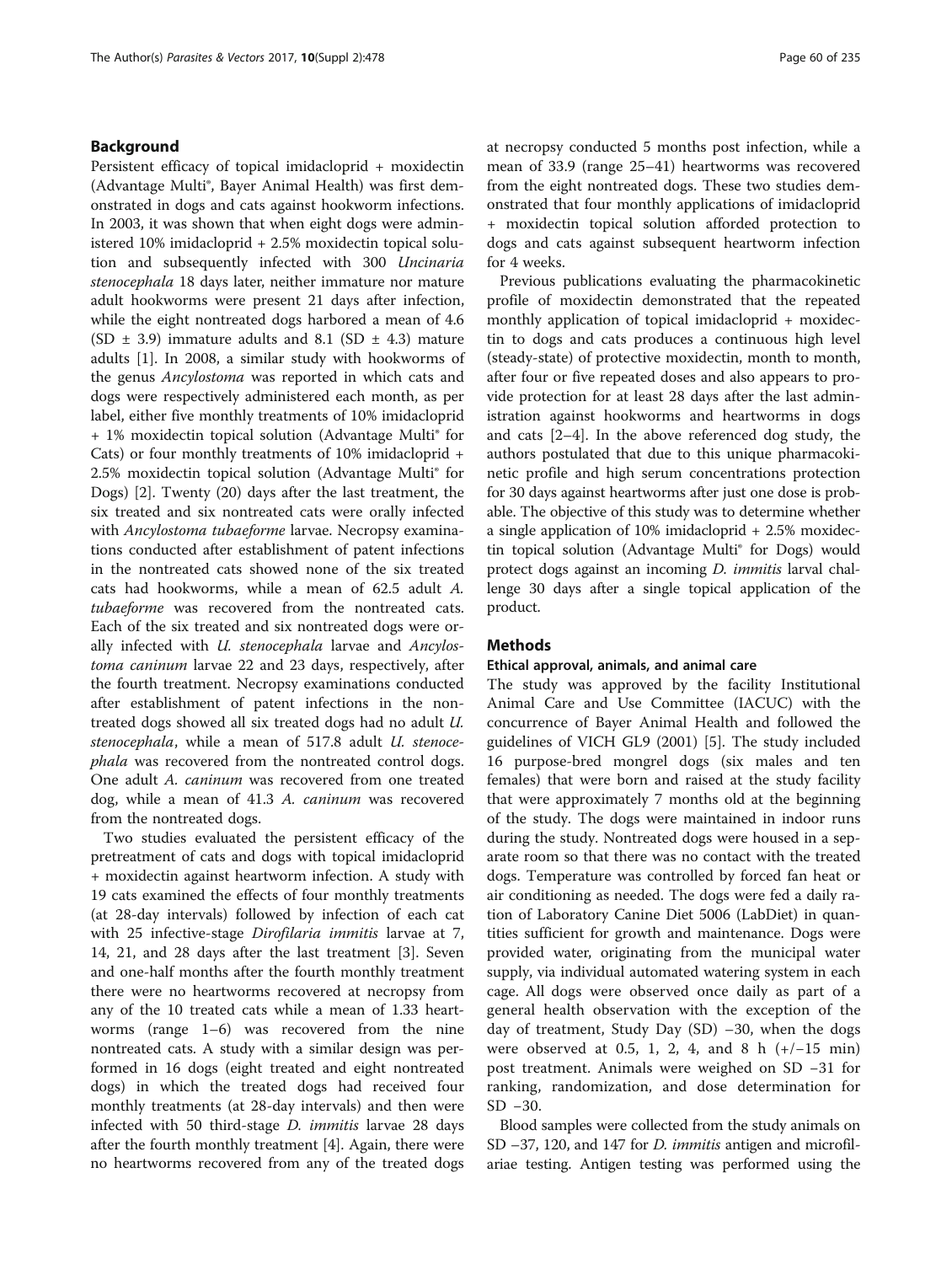DiroCHEK® heartworm antigen test (Zoetis). Microfilariae testing was performed using the modified Knott test.

### **Treatment**

Using the body weights collected on SD −31, the 16 dogs were randomized to two treatment groups. Eight dogs in Group 1 were treated with 10% imidacloprid + 2.5% moxidectin topical solution as per label instructions and dosage recommendations on SD −30, while eight dogs in Group 2 remained untreated (Table 1).

### Randomization

Dogs were randomized by pretreatment body weight. Sixteen (16) dogs meeting the inclusion criteria were allocated to two study groups of eight dogs each on SD −31. Dogs were assigned to study groups according to a predefined randomization chart. The dogs were ranked by SD −31 body weights in descending order (highest to lowest). The animal ID was used to break ties (highest to lowest number). The first two dogs (heaviest) were assigned to block 1, the next two dogs assigned to block 2, and so forth, until the final two dogs (lowest body weights) were assigned to the final block. Within each block, the randomization chart was created such that each dog within each block had equal chance at being assigned to one of the two treatment groups.

### Masking

Randomization of dogs to study groups and administration of the 10% imidacloprid + 2.5% moxidectin topical solution

Table 1 Treatment information on study animals in the 10% imidacloprid + 2.5% moxidectin (Advantage Multi®) and nontreated groups

| Treatment group                                   | Gender | Dog ID# | Study day | Body weight<br>(pounds) | Dose<br>(mL) |
|---------------------------------------------------|--------|---------|-----------|-------------------------|--------------|
| Group 1:<br>10% imidacloprid<br>+ 2.5% moxidectin | Female | 1531603 | $-30$     | 29.0                    | 2.5          |
|                                                   | Female | 1531805 | $-30$     | 16.6                    | 1.0          |
|                                                   | Female | 1531806 | $-30$     | 18.6                    | 1.0          |
|                                                   | Female | 1531903 | $-30$     | 19.0                    | 1.0          |
|                                                   | Male   | 1531502 | $-30$     | 21.0                    | 2.5          |
|                                                   | Male   | 1531801 | $-30$     | 25.4                    | 2.5          |
|                                                   | Male   | 1531802 | $-30$     | 24.2                    | 2.5          |
|                                                   | Male   | 1531901 | $-30$     | 30.6                    | 2.5          |
| Group 2:<br>no treatment                          | Female | 1531503 | $-30$     | 17.6                    | 0            |
|                                                   | Female | 1531702 | $-30$     | 25.2                    | 0            |
|                                                   | Female | 1531706 | $-30$     | 25.0                    | 0            |
|                                                   | Female | 1531803 | $-30$     | 19.6                    | 0            |
|                                                   | Female | 1531804 | $-30$     | 17.8                    | 0            |
|                                                   | Female | 1532203 | $-30$     | 19.0                    | 0            |
|                                                   | Male   | 1531501 | $-30$     | 32.4                    | 0            |
|                                                   | Male   | 1532101 | $-30$     | 30.4                    | 0            |

was performed by an unmasked designated person at the study facility. Witnesses to these procedures were also not masked. After randomization, the designate and witnesses were not actively involved in any other experimental procedures. All other people involved in the study execution were masked to the study group allocation.

### Inoculation with heartworm larvae

The study animals were inoculated subcutaneously on SD 0 with 50 infective, third-stage (L3) D. immitis larvae (Missouri isolate) harvested from infected mosquitoes (Aedes aegypti; Liverpool strain). This susceptible heartworm isolate originated from a naturally infected dog from northwest Missouri with no known history of treatment with macrocyclic lactones (Personal communication, Dr. Byron Blagburn, Auburn University, 2017). A blood sample positive for D. immitis microfilariae was originally collected from the donor dog on July 13, 2010 and was used to infect mosquitoes. The isolate was first validated in April 2011 via microfilarial testing, antigen testing, and heartworm recovery and was maintained at the College of Veterinary Medicine, Auburn University at the time of this study (Personal communication, Dr. Byron Blagburn, Auburn University, 2017). The infective thirdstage larvae used for this study were harvested from mosquitoes 16 days after membrane feeding on a heparinized blood sample collected from a dog at Auburn University.

### Postmortem examination

Study animals were humanely euthanized on SD 148 with Beuthanasia-D® [Schering-Plough Animal Health (now Merck Animal Heath)] administered intravenously, 148 days after infection with third-stage *D. immitis* larvae. At necropsy adult heartworms were recovered, identified to gender, and counted. For heartworm collection, the right atrium was dissected through the main pulmonary artery. Next, each branching artery was dissected down to their furthest extent in each lung lobe. Finally, the other three heart chambers were dissected and examined for recovery of heartworms.

### Statistics for efficacy determination

Descriptive statistics (number of animals positive, geometric mean and arithmetic mean heartworm counts per animal per group) were calculated for the D. immitis burdens of all study groups. The heartworm counts were used to evaluate the efficacy of the 10% imidacloprid + 2.5% moxidectin topical solution (the Investigational Veterinary Product, IVP) against D. immitis. Percent efficacy was calculated as follows:

%Effectiveness (reduction) =  $(N2 - N1)/N2 \times 100$ 

 $N1$  = Geometric mean count of *D. immitis* for Group 1 treated with IVP.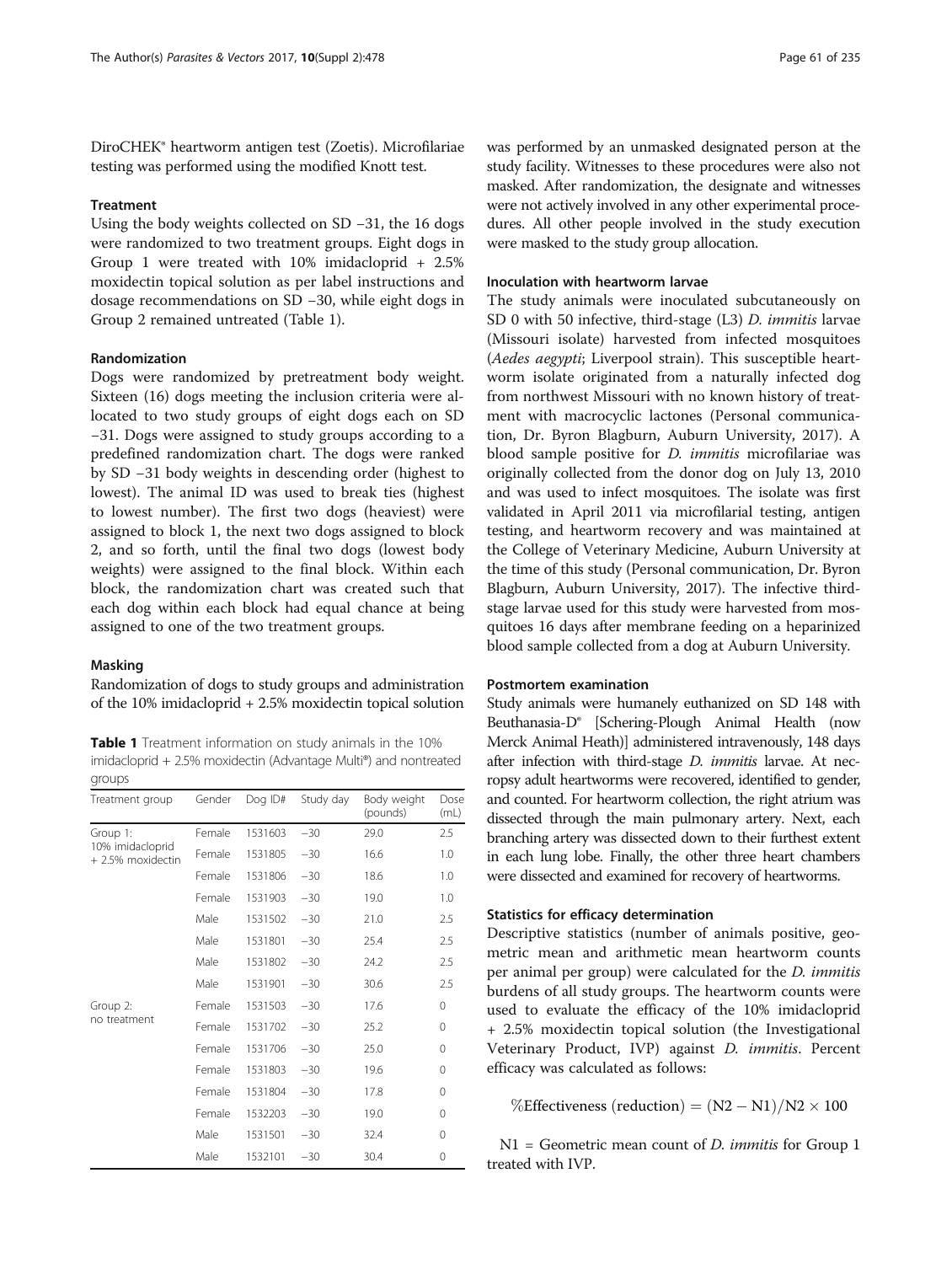N2 = Geometric mean count of D. immitis for the nontreated Group 2.

In accordance with the VICH GL19 guidelines, the following criteria were to be met to confirm effectiveness of the IVP for heartworm treatment and prevention.

- a. A minimum of six infected nontreated dogs (at least five adult heartworms recovered at necropsy per dog to substantiate adequate infection). Because this requirement was not met, a minimum of six infected nontreated dogs with at least one adult heartworm at necropsy per dog was considered as adequate infection.
- b. Percent efficacy for the IVP group must be 100%.
- c. A statistically significant difference in the number of heartworms at necropsy was needed between the treated group (Group 1) as compared with the nontreated group (Group 2).

A non-parametric statistical analysis (Wilcoxon's Rank Sum Test) was used to test for group differences in heartworm counts using a 5% significance level. SAS Statistical Software version 9.3 was used to analyze the data from this study.

### Results

### Efficacy of treatment

Adult heartworms were not recovered from any of the eight 10% imidacloprid + 2.5% moxidectin topical solution–treated dogs in Group 1. Adult heartworms were recovered, however, from six of the eight nontreated dogs in Group 2. Overall for the nontreated dogs, a total of 134 adult *D. immitis* (range  $= 0-33$  per dog) were recovered at necropsy (Table 2); the geometric mean D. immitis count for this group was 8.0 heartworms and the arithmetic mean was 16.8 heartworms (Table [3](#page-4-0)). Thus the nontreated group's infection was considered adequate for determining efficacy of treatment. Percentage efficacy was determined to be 100%. No treatment-related adverse events were observed in any dogs.

### Heartworm antigen

All blood samples collected on SD 7 and SD 120 were negative for the presence of *D. immitis* antigens, indicating no prior or unknown exposure to heartworm infection. On SD 147, one control dog, Dog #1531503, was positive on the heartworm antigen test; this dog had a total of 28 heartworms at necropsy. All dogs in both groups were negative for microfilariae at all three time points.

### **Discussion**

In this study, a single dose of  $10\%$  imidacloprid  $+2.5\%$ moxidectin topical solution administered 30 days prior

| Table 2 Adult heartworms, Dirofilaria immitis, recovered 148 days    |
|----------------------------------------------------------------------|
| after infection with third-stage larvae from eight dogs treated with |
| 10% imidacloprid + 2.5% moxidectin (Advantage Multi®) 30 days        |
| prior to infection and from eight untreated control dogs             |

| Treatment group                                   | Dog     |                | Adult Dirofilaria immitis |                |  |  |
|---------------------------------------------------|---------|----------------|---------------------------|----------------|--|--|
|                                                   |         | Males          | Females                   | Total          |  |  |
| Group 1:<br>10% imidacloprid +<br>2.5% moxidectin | 1531603 | 0              | 0                         | 0              |  |  |
|                                                   | 1561903 | $\Omega$       | 0                         | 0              |  |  |
|                                                   | 1531806 | $\Omega$       | $\Omega$                  | 0              |  |  |
|                                                   | 1531805 | $\Omega$       | $\Omega$                  | $\Omega$       |  |  |
|                                                   | 1531901 | $\Omega$       | 0                         | 0              |  |  |
|                                                   | 1531801 | $\Omega$       | $\Omega$                  | 0              |  |  |
|                                                   | 1531802 | $\Omega$       | 0                         | 0              |  |  |
|                                                   | 1531502 | $\Omega$       | 0                         | 0              |  |  |
| Total worms recovered from treated dogs           |         | $\Omega$       | 0                         | 0              |  |  |
| Group 2:<br>no treatment                          | 1531702 | 9              | 18                        | 27             |  |  |
|                                                   | 1531706 | $\Omega$       | 0                         | 0              |  |  |
|                                                   | 1531803 | 12             | 7                         | 19             |  |  |
|                                                   | 1532203 | $\Omega$       | 0                         | 0              |  |  |
|                                                   | 1531804 | 13             | 20                        | 33             |  |  |
|                                                   | 1531503 | 15             | 13                        | 28             |  |  |
|                                                   | 1531501 | 11             | 14                        | 25             |  |  |
|                                                   | 1532101 | $\overline{2}$ | 0                         | $\overline{2}$ |  |  |
| Total worms recovered from control dogs           |         | 62             | 72                        | 134            |  |  |
| Mean worms recovered from control dogs            |         | 7.8            | 9.0                       | 16.8           |  |  |

to heartworm infection was 100% efficacious in protecting the treated dogs from infection with this Missouri isolate of D. immitis. The results reported here were suggested as a possibility in an earlier publication with dogs that were treated four times every 28 days and then infected with this same isolate 28 days after the last treatment [\[4](#page-5-0)]. Similarly, research in cats treated with four topical doses of 10% imidacloprid + 1.0% moxidectin confirmed that after steady state was reached, all cats were protected all month long against incoming susceptible heartworm infective-stage larvae administered 7, 14, 21, and 28 days after the last treatment [\[3](#page-5-0)].

Moxidectin is a highly lipophilic macrocyclic lactone that is distributed and stored mainly in fat tissues [\[6](#page-5-0)] with a gradual elimination from the host. With the repeated application of topical 10% imidacloprid + 2.5% moxidectin for 4 months, moxidectin reaches a steady state and maintains a high plasma concentration between doses (mean concentration of 20 μg/L at 35 days after the last application) in comparison to the peak concentration after a single dose  $(15 \mu g/L)$  [\[4](#page-5-0)]. Due to the unique pharmacokinetics and high moxidectin serum concentrations maintained between monthly administrations of 10% imidacloprid + 2.5% moxidectin topical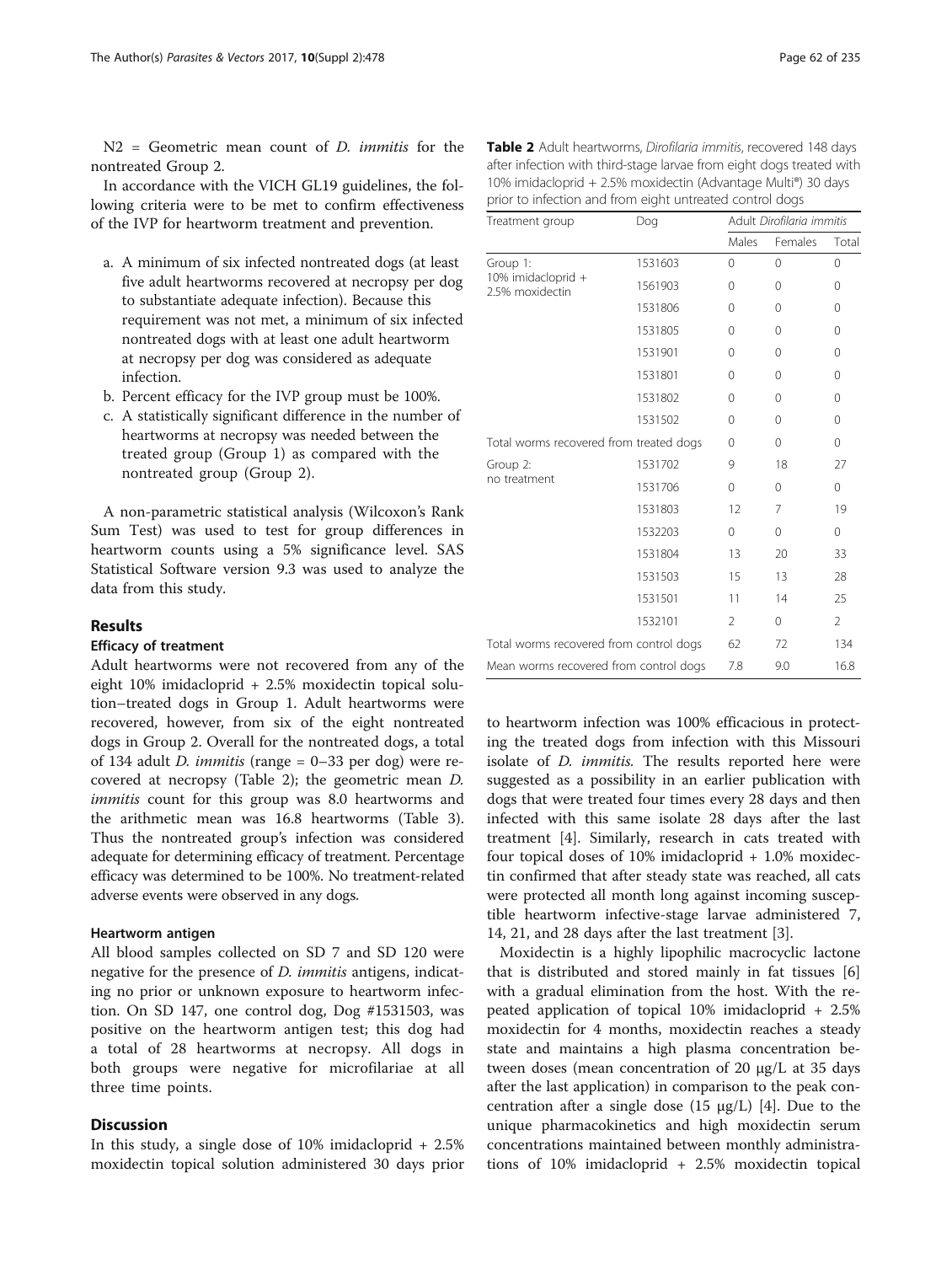| Treatment group                                   | Number of dogs |                         |                          | Heartworms per group |                 |        |  |  |  |
|---------------------------------------------------|----------------|-------------------------|--------------------------|----------------------|-----------------|--------|--|--|--|
|                                                   | Per group      | Positive for heartworms | With $\geq$ 5 heartworms | Geometric mean       | Arithmetic mean | Median |  |  |  |
| Group 1:<br>10% imidacloprid +<br>2.5% moxidectin |                |                         |                          | 0.0                  | 0.0             |        |  |  |  |
| Group 2:<br>no treatment                          |                |                         |                          | 8.0                  | 16.8            |        |  |  |  |

<span id="page-4-0"></span>Table 3 Adult Dirofilaria immitis recovered – Descriptive summary by group

solution [\[4](#page-5-0)], any heartworm infective-stage larvae entering the dog during the month after administration are likely to be prevented from developing or reaching the lungs to become adult worms. This is in contrast to other products with short half-lives that are rapidly eliminated from the animal, allowing for the establishment of an infection and the development of larvae between monthly doses [\[7](#page-5-0), [8](#page-5-0)].

Not all heartworm preventive products are the same, especially in regards to resistant isolates, which can be attributed to the unique pharmacokinetic properties of topical moxidectin. In the work performed as part of the original approval for topical 10% imidacloprid + 2.5% moxidectin, a single treatment was 100% effective in protecting dogs against susceptible D. immitis strains [[9\]](#page-5-0). Several other post-approval studies have evaluated the efficacy against resistant isolates with striking differences between products. For example, in one study, a single topical treatment of 10% imidacloprid + 2.5% moxidectin was 100% effective against the resistant JYD-34 isolate [[9](#page-5-0)]; this was in contrast to an efficacy of 72% for milbemycin oxime (in NexGard Spectra®; Merial) even after six monthly treatments in a second study [\[10\]](#page-5-0). This killing ability, even against resistant isolates, is likely due to the distinctive properties of topical 10% imidacloprid + 2.5% moxidectin, which remains in the animal during the entire month between treatments so the animal is primed with drug at the time of infection. While a single topical treatment reaches plasma concentrations of 15 μg/L and has proven to be effective against multiple resistant strains [[9](#page-5-0)], when an animal is maintained on monthly topical prevention with 10% imidacloprid + 2.5% moxidectin, a plasma concentration of  $\geq$ 20 μg/L is maintained between monthly doses and extends for an entire month after the last application [\[4\]](#page-5-0). Therefore, there is every reason to suggest that dogs should be fully protected during this entire window against incoming susceptible and resistant heartworm isolates such as those shown to survive and develop following six monthly treatments with milbemycin oxime or other products that do not undergo steady-state phenomena  $[7–11]$  $[7–11]$  $[7–11]$  $[7–11]$ . If owners forget to give a monthly application, they should administer the next treatment as soon as they recognized that they have missed a dose, and then resume the originally scheduled monthly application routine as rapidly as possible to reinstitute the steady-state protection.

## Conclusion

A single topical application of 10% imidacloprid + 2.5% moxidectin topical solution (Advantage Multi® for Dogs) administered per label 30 days prior to challenge was 100% efficacious in preventing the development of thirdstage larvae of the Missouri isolate of *D. immitis* in dogs. A monthly regimen of 10% imidacloprid + 2.5% moxidectin topical solution appears to provide protection against the development of heartworms throughout the entire month between applications and not just for the 30 days prior and one to several days following product administration. The American Heartworm Society has suggested that poor owner compliance in adhering to this 30-day dosing interval is the leading cause for lack of efficacy of heartworm preventives [\[12](#page-5-0)]. Due to the shorter half-lives and lack of any evidence that other monthly heartworm preventives develop a protective steady state, strict adherence to their 30-day dosing interval is required in order to ensure efficacy as per label instructions. Based on this study and prior research on the steady-state phenomenon that occurs after the regular monthly application of Advantage Multi® for Dogs [[4\]](#page-5-0), the endpoint of protection is longer than 30 days and indistinct; if a dose is missed by a few days, there is still sufficient product in the dog to be protective. Therefore, because owners sometimes inadvertently forget or cannot apply prevention on the same day every month, Advantage Multi® for Dogs should provide more peace of mind to owners and veterinarians. The monthly use of heartworm preventive products, however, such as Advantage Multi for Dogs<sup>®</sup>, should always be recommended.

#### Abbreviations

IACUC: Institutional Animal Care and Use Committee; IVP: Investigational Veterinary Product; SD: Study day

#### Acknowledgements

The authors would like to thank Dr. Byron Blagburn of Auburn University, Auburn, AL, for supplying the Missouri isolate used in the study, and Ms. Joy Bowles, Ms. Jamie Butler, and Dr. Lindsay Starkey of Auburn University and Jeff Gruntmeir of the University of Florida for assisting with the inoculation of the dogs with larvae.

#### Funding

The study was funded by Bayer Animal Health. The article's publication fee was funded by the American Heartworm Society.